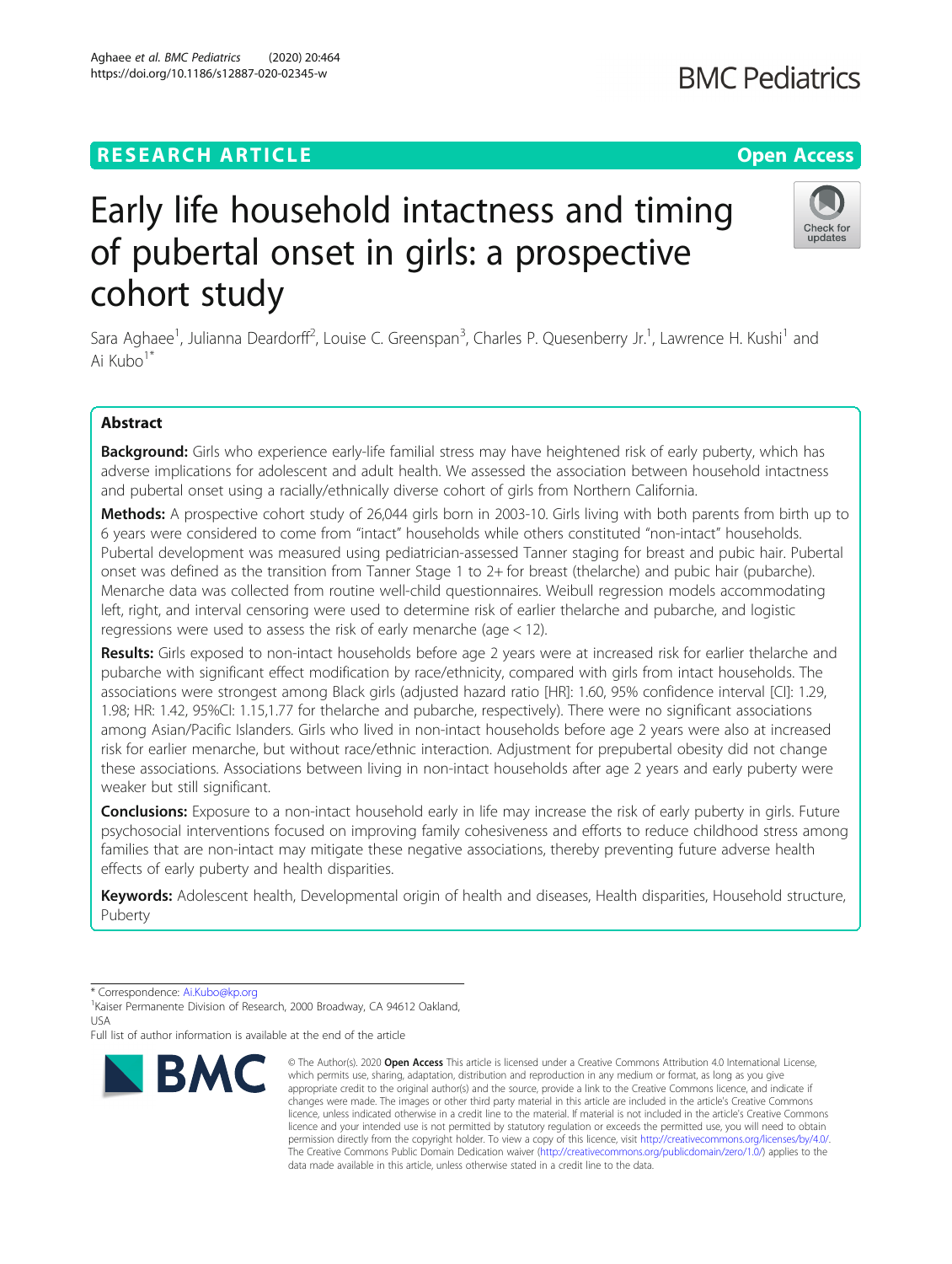## Background

Girls in the United States are experiencing puberty earlier compared with just a few decades ago  $[1]$ . This trend has been recognized as an important public health issue due to the higher risk of mental, emotional, and physical health conditions associated with earlier puberty. These include depression, eating disorders, substance use, risky sexual activities, early sexual debut, and underage pregnancy  $[2-4]$  $[2-4]$  $[2-4]$  $[2-4]$  $[2-4]$ , in addition to later-life reproductive cancers and cardiovascular disease [[2](#page-7-0), [5](#page-7-0)]. Race/ethnic disparities in pubertal outcomes present further cause for concern. One stark example of this can be seen in the difference in age at onset of breast development (thelarche). We have reported that the median age of thelarche is about 8.8 years in Black girls and 9.3 in Hispanic & Latinx girls, compared to 9.7 in Whites [\[1\]](#page-7-0). Understanding the predictors driving this decline in age of pubertal onset and causes of racial/ ethnic differences is crucial to improving the health of race/ethnic minorities in the United States, a population already negatively affected by health disparities.

Absence of a biological father has long been theorized to have an accelerating effect on girl's reproductive development and may present one possible exposure by which race/ethnic minorities may be at a greater risk for developing earlier puberty. Ellis' Child Development Theory argues that children gauge future reproductive opportunities based on present psychosocial exposures (i.e., father absence, lack of resources, etc.) and develop reproductive strategies that may delay or accelerate puberty to meet these expectations [[6](#page-7-0)]. Findings from past research also suggest that children may be particularly sensitive to these exposures during the first few years of life [[6\]](#page-7-0). Further, infant attachment, a phenomenon associated with pubertal timing and other developmental milestones, occurs within the first two years of life [\[7](#page-7-0), [8](#page-7-0)]. Results from past studies, including ours, show that children raised without their biological father are more likely to undergo pubertal development earlier than children raised with both parents [\[9](#page-7-0)–[15\]](#page-7-0), lending support to this theory. However, these studies have several methodological limitations. First, family structure and household environment are determined using different measures, and timing of these factors span from earlychildhood to adulthood making it difficult to establish temporality and to understand the role of the "sensitiveperiod" of learning. Second, many of these studies use self-reported measures of secondary sexual characteristics (i.e., breast and pubic hair) or use menarche as a proxy for pubertal onset despite menarche occurring much later than onset of secondary sexual characteristics. Lastly, despite the disproportionately high rates of single motherhood in Black communities [\[16\]](#page-7-0), little is known regarding the impact of household intactness on pubertal trajectories among racial/ethnic minorities because the majority of previous studies were conducted using predominantly White cohorts. We addressed these limitations and reduced the gap in knowledge by examining race/ethnicity-specific associations between household intactness and onset of puberty, accounting for the age of exposure to a non-intact household environment (age  $< 2$  vs.  $\geq 2$ ), using clinician-measured prospective data in a large, racially/ethnically diverse cohort of girls from Northern California.

## **Methods**

## **Participants**

This study was conducted using a prospective cohort of young girls within Kaiser Permanente Northern California (KPNC), a large integrated health care delivery system that serves over 4.4 million members in Northern California. KPNC electronic health record (EHR) and research databases were used to identify full-term (> 36 weeks gestation), singleton girls born at a KPNC medical facility between 2003 and 2010. Girls were required to have continuous KPNC membership (no coverage gap > 90 days) during the follow-up period, in order to minimize missing data. Girls were included if mothers did not have extreme pregravid body mass index (BMI)  $(< 15 \text{ kg/m}^2 \text{ or } > 60 \text{ kg/m}^2)$ , were  $\geq 18$  years at delivery, had at least one prepubertal BMI measurement and one Tanner Stage assessment (breast and/or pubic hair), and had documentation of household structure before age 2 years and anytime between ages 2 and up to 6 years. Girls with medical conditions affecting pubertal development, such as congenital adrenal hyperplasia or adrenal tumors, were excluded. The follow-up period for assessing pubertal development went through June 30, 2020.

Girls missing data on clinically important covariates (e.g., median household income) were excluded from analyses, resulting in a final analytical cohort of 26,044 girls. The study was conducted in accordance with prevailing ethical principles. All data were gathered from KPNC clinical and administrative databases following study approval and waiver of consent by the KPNC Institutional Review Board.

## Measurements

### Exposure variable (household intactness)

"Well Baby/Child" visits are used by KPNC primary care providers to discuss and assess children's health and overall wellbeing with parents/caregivers. These visits, which occur about 10 times during the first 2 years of the child's life, then 3 times between ages 2–6 years, include general check-ups along with health questionnaires covering nutrition, safety, parenting behaviors, and family/household circumstances. In approximately half of these visits, parents/caregivers are asked if the child is currently living with both parents. We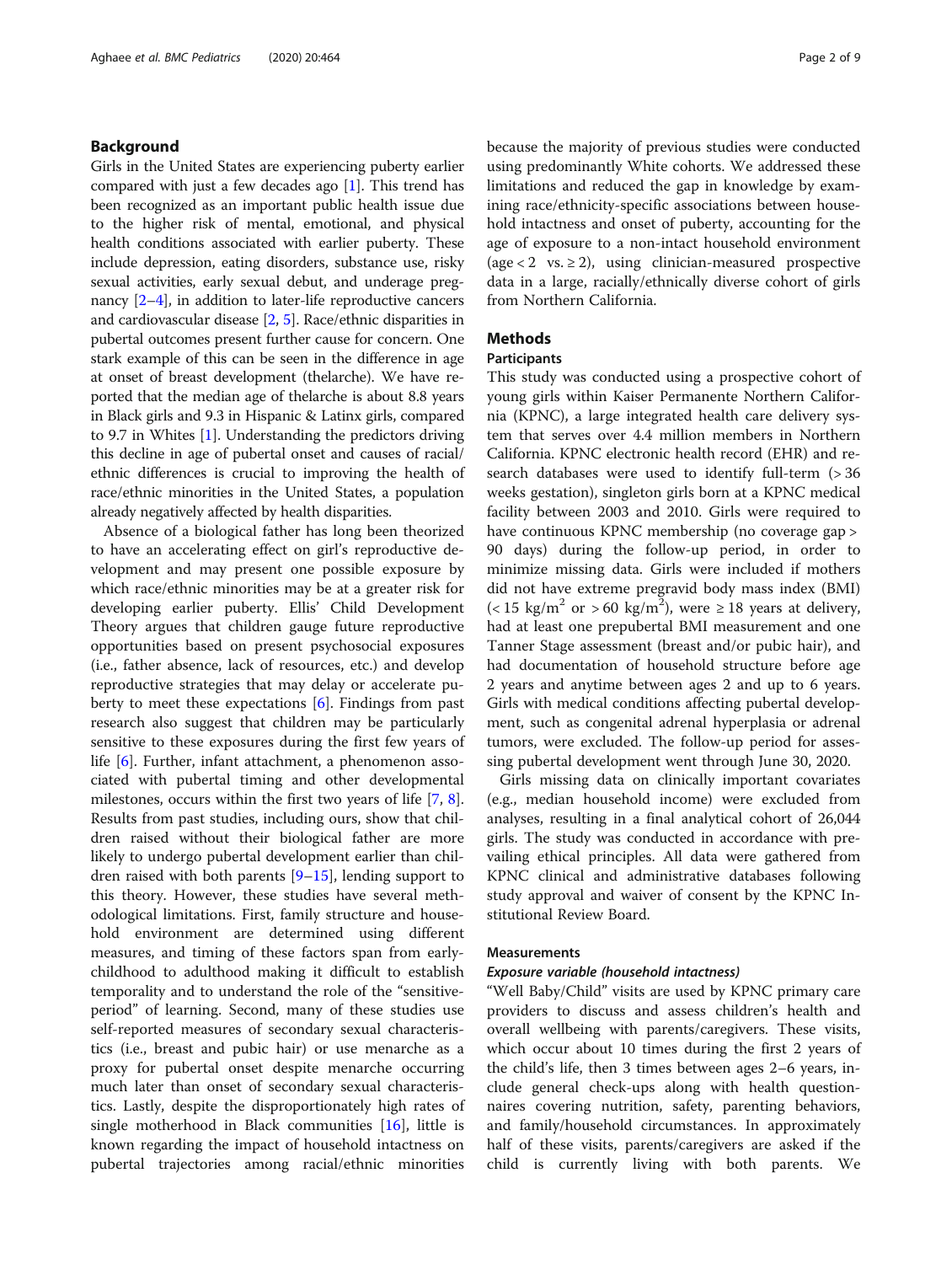categorized household intactness into three mutuallyexclusive categories as: "Intact household" if the response to this question was "Yes" at all timepoints from birth until age 6 years; "Non-intact household before age 2 years" if the response was "No" at any timepoint before age 2 years and either "Yes" or "No" between the ages of 2 and up to 6 years; "Non-intact household during age 2–6 years" if the response was "Yes" at all timepoints before the age of 2 years but "No" anytime between the ages of 2 and up to 6 years.

#### **Outcomes**

In 2010, KPNC providers began documenting Tanner Stages as part of routine pediatric checkups starting at age 6 years. Tanner Stage for pubic hair and breast development is assessed using established 5-level Tanner Stages by girls' primary physician [\[17](#page-7-0)]. Breast development is determined using a combination of palpation and visual inspection, while pubic hair development is assessed using visual inspection only. Age at menarche was estimated using responses to well-child or well-teen (for girls age 13+) questionnaires ("Has your daughter started menstruating?" or "Have you started your period?"). Girls who indicated having gotten their menses before age 12 years were classified as 'early' menarche [[18\]](#page-7-0), while girls who denied having gotten their menses before or after age 12 years were considered to have normal/late menarche. Girls may choose to opt-out of this screening and primary care providers often do not document Tanner Stage when full maturation is apparent. For these reasons, not all KPNC youth have information on Tanner staging documented in their medical record.

We have confirmed the validity of using KPNC EHR Tanner data in our previous study, the Cohort Study of Young Girls' Nutrition, Environment, and Transitions (CYGNET) [\[19\]](#page-7-0). In CYGNET, research staff were rigorously trained to Tanner Stage a cohort of 444 girls over a span of 10 + years. The quality of Tanner staging was frequently assessed by a Kaiser pediatric endocrinologist (LCG). We compared Tanner assessments done by research staff with those done by KPNC providers within six months of each other  $(n = 217)$  and found weighted kappas of 0.66 (95%CI: 0.61, 0.72) for breast and 0.65 (95%CI: 0.59, 0.71) for pubic hair (unpublished data). Since then, we have conducted further validation analyses by measuring Tanner agreement in girls who were assessed by two different clinicians within six months of each other. In over 300 girls, the weighted kappas were 0.73 (95%CI: 0.69, 0.77) for breast and 0.72 (95%CI: 0.68, 0.76) for pubic hair. Among overweight/obese girls weighted kappas were 0.68 (95%CI: 0.53, 0.83) and 0.68 (95%CI: 0.54, 0.83), respectively.

In this study, our primary outcomes of interest were age at transition from Tanner Stage 1 (prepubertal) to Tanner Stage 2+ for breast (thelarche) and pubic hair (pubarche) development.

## Covariates, Mediator, Effect Modifier

Girl's prepubertal weight and height were obtained from clinic visits in the time window within 60 days prior to or after the last known Tanner Stage 1 assessment. BMI percentiles were calculated using age- and sex-specific Centers for Disease Control and Prevention (CDC) year 2000 standard population distributions [\[20\]](#page-7-0).

Data on girl's race/ethnicity (White, Black, Hispanic & Latinx, Asian/Pacific Islander, and Other/Unknown) and median household income were also obtained from KPNC EHR. Median household income was determined using 2010 Census data for girls' residential address at time of birth. Residential addresses within a year of birth were used for girls who did not have documented residential information at birth. About 97% of girls had home addresses on file, while the remaining 3% had only zip code or city name.

#### Statistical analyses

The association between household intactness and pubertal onset was determined using parametric survival (Weibull) regression models, which account for left, right, and interval censoring [\[21](#page-7-0)]. Girls were considered left-censored if they had already transitioned to Tanner Stage 2+ at the time of the first Tanner Stage exam (baseline) and right-censored at the time of their last exam if they had not transitioned to Tanner Stage 2+ by the time of the last exam (end of follow-up) or had only 1 assessment at Tanner Stage 1. Girls were considered interval-censored if they had an exam with assessments at Tanner 1 with a later exam at Tanner Stage 2+, with the exact age of transition between the assessed ages at the two stages being unknown. The models produce two effect size measurements: the time ratio (TR) and the hazard ratio (HR). TR estimates represent the ratio of the median time to event for a given level of the exposure variable in relation to its reference level. We also explored associations between household intactness and menarche as a secondary outcome, using binary logistic regression models (reference= 'menarche ≥ 12 years old'). Girl's race/ethnicity and median household income were included in all multivariate models as potential confounders.

We examined race/ethnicity as a potential effect modifier by using a cross-product term of girl's race/ethnicity and household intactness. The test for interaction was statistically significant in thelarche and pubarche models  $(p < 0.05)$ . As a secondary analysis, we explored the mediating role of girl's prepubertal BMI (percentiles) by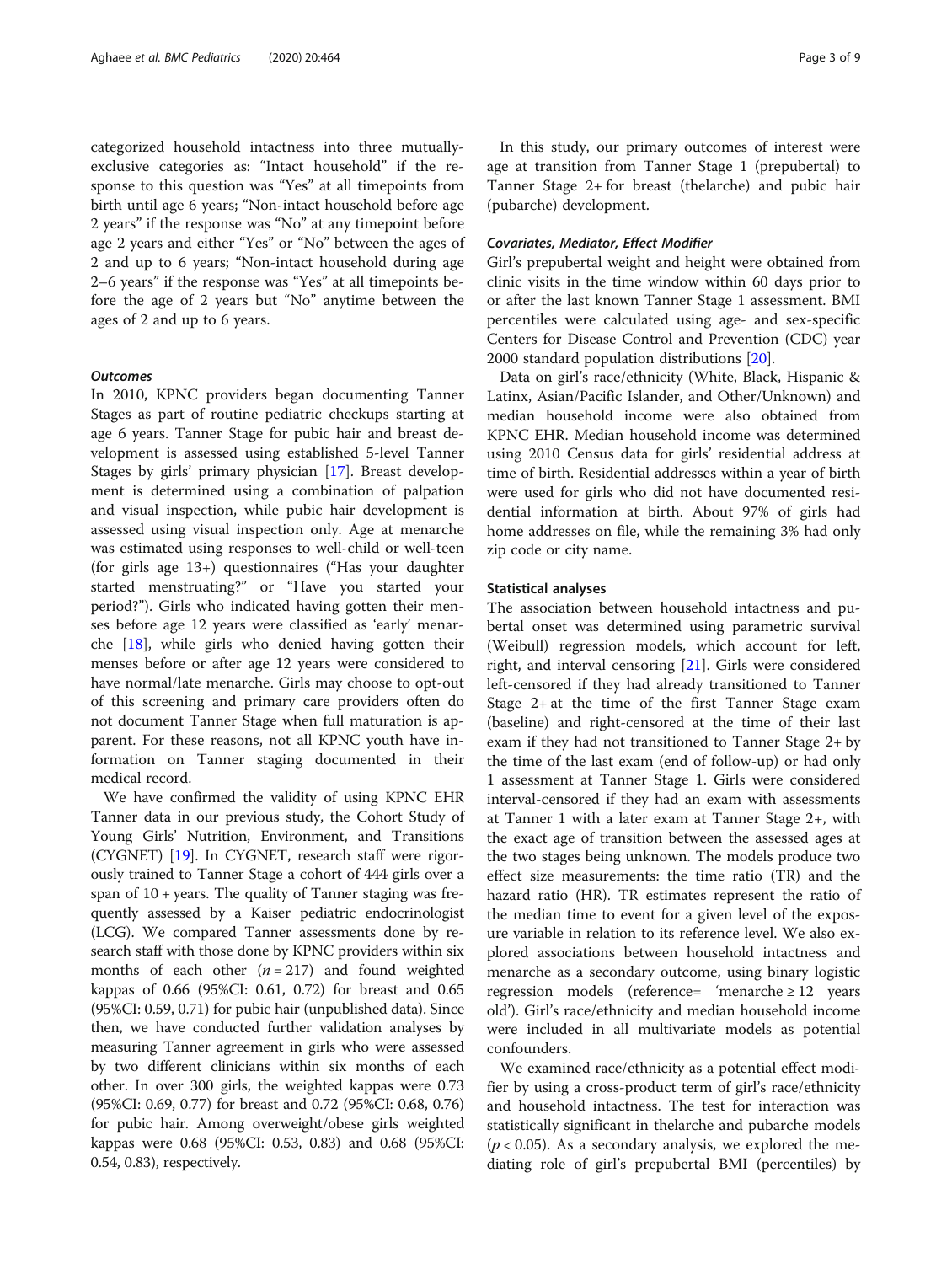comparing the effect estimates of the association between household intactness and each pubertal outcome before and after inclusion of this variable in the model. All analyses were conducted using SAS version 9.4 (SAS Institute, Cary, NC).

## Results

## Participant characteristics

Table 1 presents demographic characteristics of the study participants. About 84%  $(n = 21,824)$  of girls lived in intact households between birth and up to age 6 years, while  $8\%$  ( $n = 2,034$ ) lived in non-intact households before the age of 2 years and 8% ( $n = 2$ , 186) between the ages of 2 and 6 years. About 64% of the study population was non-White (7% Black, 26% Hispanic & Latinx, 22% Asian/Pacific Islander, and 8% Other/Unknown). Almost half of Black girls lived in non-intact households before age 6, the highest of any other race/ethnic group  $(p < 0.001)$ : about 30% indicated living in non-intact households before age 2 years and 19% between 2 and 6 years of age. Additionally, about 21% (10.5% before age 2 years and 10.5% after age 2 years) of all overweight/obese girls indicated living in non-intact households, compared with 14% (6.7% and 7.5%, respectively) for normal weight girls  $(p < 0.001)$ . Girls from non-intact households lived in neighborhoods with lower median household incomes  $(p < 0.001)$  compared to their counterparts living in intact households. In breast development analyses, 10% of the girls were leftcensored and 59% of girls were right-censored. Approximately 7% and 69% of girls were left- and right-censored for the pubic hair development analyses.

## Primary analyses

## Household intactness and thelarche

Girls who lived in a non-intact household before the age of 2 years and age 2–6 years had greater risk of experiencing earlier onset of thelarche compared with girls who lived in an intact household from birth until age 6 years (HR: 1.42, 95% confidence interval [CI]: 1.31, 1.54; HR: 1.17, 95%CI: 1.08,1.26, respectively). After adjusting for race/ethnicity and median household income, associations were attenuated slightly but remained significant (HR: 1.29, 95%CI: 1.19,1.40; HR: 1.13, 95%CI: 1.04,1.22) (Table [2\)](#page-4-0).

## Household intactness and pubarche

Girls who lived in non-intact households before age 2 and age 2–6 years were 48% (HR: 1.48, 95%CI: 1.35,1.61) and 26% (HR: 1.26, 95%CI: 1.16,1.38) more likely to experience earlier pubarche compared with girls who lived in intact households from birth until age 6 years, respectively. After adjusting for race/ethnicity and median household income, associations were attenuated but remained significant (HR: 1.21, 95%CI: 1.11,1.33; HR: 1.15, 95%CI: 1.05,1.25, respectively) (Table [3\)](#page-4-0).

## Household intactness and menarche

Girls who lived in non-intact households were more likely to experience early menarche (< 12 years old) compared to girls living in intact households. After adjusting for covariates, girls living in non-intact households before age 2 years had a 38% elevated risk (OR: 1.38, 95%CI: 1.17,1.62) and girls living in non-intact households ages 2–6 had 18% greater risk (OR: 1.18, 95%CI: 1.00,1.39) compared to girls who lived in intact households (Table [4\)](#page-5-0).

**Table 1** Distribution of Characteristics by Household Intactness: KPNC Puberty Study (2009–2020),  $N = 26,044$ 

| <b>Household intactness</b>                               | before age 2 years<br>$(n = 2,034)$ | Non-intact household | $(n = 2, 186)$ | Non-intact household<br>during age 2-6 years | Intact household<br>$(n = 21,824)$ |          | P value |
|-----------------------------------------------------------|-------------------------------------|----------------------|----------------|----------------------------------------------|------------------------------------|----------|---------|
|                                                           | N                                   | $\%$                 | N              | $\%$                                         | N                                  | %        |         |
| Neighborhood Annual Household Income (\$) <sup>a, b</sup> | 65,088                              | (28, 353)            | 68,670         | (28, 557)                                    | 77,833                             | (31,052) | < 0.001 |
| Race/ethnicity                                            |                                     |                      |                |                                              |                                    |          |         |
| White                                                     | 533                                 | 5.6                  | 757            | 8.0                                          | 8,187                              | 86.4     | < 0.001 |
| Black                                                     | 523                                 | 29.7                 | 332            | 18.8                                         | 908                                | 51.5     |         |
| Hispanic & Latinx                                         | 654                                 | 9.6                  | 648            | 9.6                                          | 5,482                              | 80.8     |         |
| Asian/Pacific Islander                                    | 208                                 | 3.6                  | 286            | 4.9                                          | 5,364                              | 91.6     |         |
| Other/Unknown                                             | 116                                 | 5.4                  | 163            | 7.5                                          | 1,883                              | 87.1     |         |
| Prepubertal BMI                                           |                                     |                      |                |                                              |                                    |          |         |
| <85th percentile                                          | 1,240                               | 6.7                  | 1,390          | 7.5                                          | 15,845                             | 85.8     | < 0.001 |
| $\geq$ 85th percentile                                    | 794                                 | 10.5                 | 796            | 10.5                                         | 5,979                              | 79.0     |         |

BMI body mass index; KPNC Kaiser Permanente Northern California

<sup>a</sup>Values are expressed as mean (standard deviation)

<sup>b</sup>Calculated using 2010 Census data by address at or within one year of birth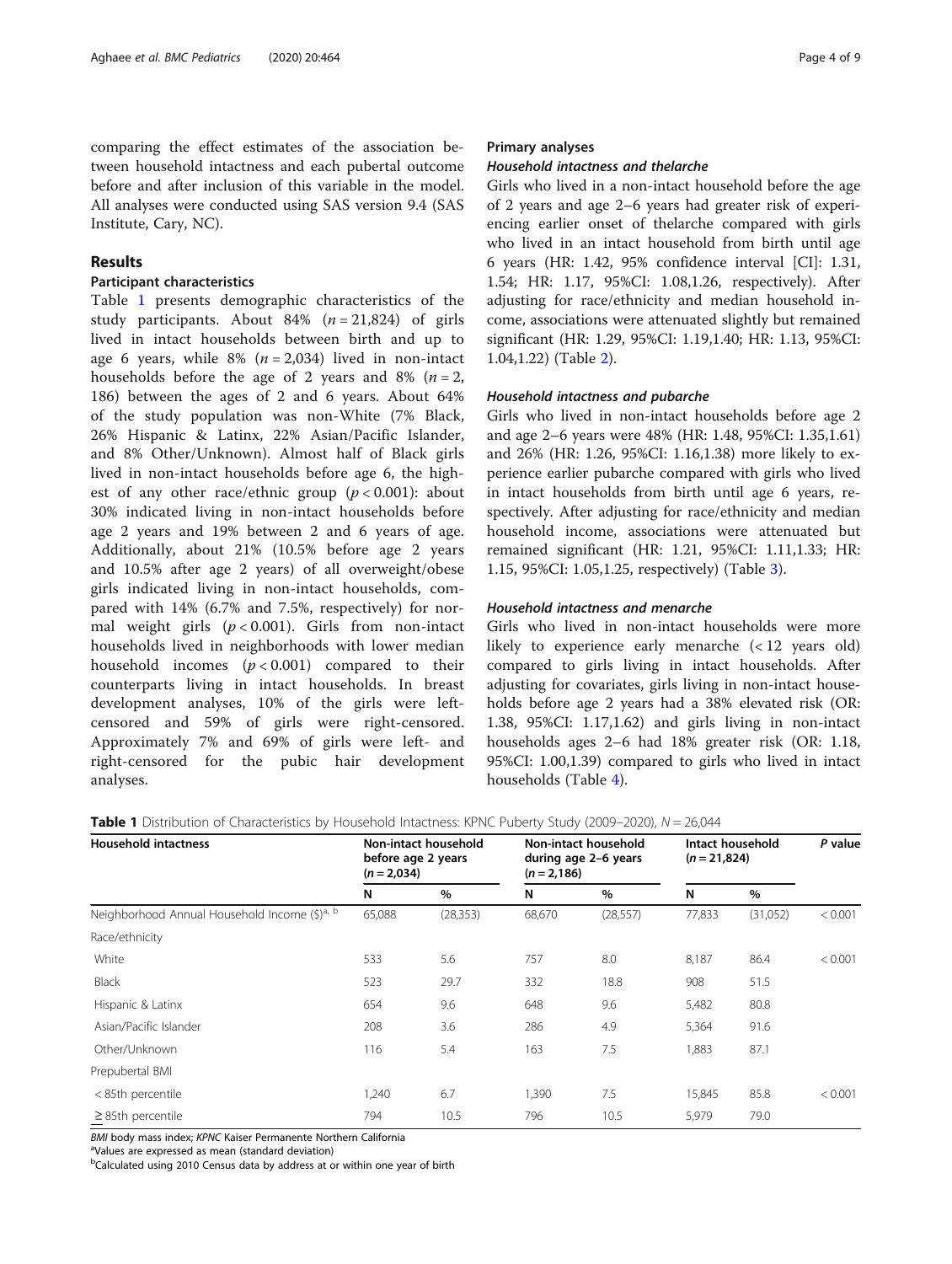<span id="page-4-0"></span>Table 2 Association Between Household Intactness and Timing of Breast Development Onset: KPNC Puberty Study (2009–2020)

|                                              |        | Unadjusted |           |     | Adjusted <sup>a</sup> |      |           |      | Adjusted <sup>a,b</sup> |      |           |      |           |
|----------------------------------------------|--------|------------|-----------|-----|-----------------------|------|-----------|------|-------------------------|------|-----------|------|-----------|
| <b>Household Intactness</b>                  | N      | TR         | 95%Cl     | HR  | 95%CI                 | ΤR   | 95%CI     | ΗR   | 95%CI                   | ΤR   | 95%CI     | ΗR   | 95%CI     |
| Non-intact household<br>before age 2 years   | 1.915  | 0.96       | 0.96.0.97 | .42 | 1.31.1.54             | 0.97 | 0.97,0.98 | 1.29 | 1.19.1.40               | 0.98 | 0.97.0.99 | 1.25 | 1.14.1.36 |
| Non-intact household<br>during age 2-6 years | 2.070  | 0.98       | 0.98.0.99 |     | 1.08.1.26             | 0.99 | 0.98.1.00 | 1.13 | 1.04.1.22               | 0.99 | 0.98.1.00 | 1.08 | 1.00.1.17 |
| Intact household                             | 20.765 | Ref        |           | Ref |                       | Ref  |           | Ref  |                         | Ref  |           | Ref  |           |

CI confidence interval; HR hazard ratio; KPNC Kaiser Permanente Northern California; TR time ratio

<sup>a</sup>Adiusted for race/ethnicity and median household income

**b**Adjusted for prepubertal BMI

## Secondary Analyses

#### Mediating role of prepubertal BMI

Including girl's prepubertal BMI did not substantially attenuate associations between exposure to non-intact household and timing of thelarche, pubarche, or menarche, and most associations remained statistically significant (Tables 2, 3 and [4\)](#page-5-0).

## Effect modification by race/ethnicity

The test for interaction by race/ethnicity in the association between household intactness and pubertal timing was significant in the the larche ( $p < 0.001$ ) and pubarche models ( $p = 0.02$ ), but not in the menarche model ( $p =$ 0.94). We thus present race/ethnic stratified results for thelarche and pubarche (Tables [5](#page-5-0)-[6\)](#page-6-0). When stratified, the associations between living in non-intact households before age 2 and earlier thelarche were significant for White (HR: 1.24, 95%CI: 1.04,1.47), Black (HR: 1.60, 95%CI: 1.29,1.98) and Latinx (HR: 1.30, 95%CI: 1.12, 1.51) girls. These associations approximate 2, 5, and 3 months earlier thelarche compared to those who lived in intact households, respectively. White (HR: 1.21, 95%CI: 1.06,1.38) and Black (HR: 1.44, 95%CI: 1.12,1.86) girls living in non-intact households at ages 2–6 also had increased risk of thelarche. There were no significant associations among Asian/Pacific Islanders.

Similar trends were observed in pubarche models. White girls living in non-intact households before age 2 years (HR: 1.35, 95%CI: 1.13,1.62), and Black girls living in non-intact households before age 2 years (HR:

1.42, 95%CI: 1.15,1.77) and age 2–6 years (HR: 1.39, 95%CI: 1.07,1.81) were more likely to experience earlier pubarche compared to their peers living in intact households, while no significant associations were found for Latinx or Asian/Pacific Islander girls.

#### **Discussion**

To our knowledge, this is the largest prospective study of diverse adolescent girls to demonstrate that early-life exposure to family non-intactness is associated with earlier puberty. Girls who lived in a non-intact household before the age of 2 years were at greatest risk of experiencing earlier puberty compared with girls living in intact households. Later exposure (age 2–6 years) was also associated with early puberty, but not as strongly as exposure before age 2. Our study suggested that there may be racial/ethnic differences in these associations, where the associations were strongest among Black girls. Inclusion of prepubertal BMI did not substantially attenuate associations and, therefore, does not appear to be a likely mediator of these associations.

Our findings extend the previous knowledge regarding the associations between early-life family structures and pubertal timing in girls. Our results corroborate previous studies demonstrating that father absence is a risk factor of early puberty  $[9-15]$  $[9-15]$  $[9-15]$  $[9-15]$ , as well as the studies that hypothesized that children may be particularly sensitive to stressful environments during the first few years of life [[6\]](#page-7-0). There are several potential mechanisms explaining our observation.

Table 3 Association Between Household Intactness and Timing of Pubic Hair Development Onset: KPNC Puberty Study (2009–2020)

|                                              |        | Unadjusted |           |           | Adjusted <sup>a</sup> |      |           |      | Adjusted <sup>a,b</sup> |      |           |           |           |
|----------------------------------------------|--------|------------|-----------|-----------|-----------------------|------|-----------|------|-------------------------|------|-----------|-----------|-----------|
| <b>Household Intactness</b>                  | N      | TR         | 95%CI     | <b>HR</b> | 95%CI                 | ΤR   | 95%CI     | ΗR   | 95%CI                   | ΤR   | 95%CI     | <b>HR</b> | 95%CI     |
| Non-intact household<br>before age 2 years   | 1.954  | 0.96       | 0.95.0.97 | .48       | 1.35.1.61             | 0.98 | 0.97.0.99 | 1.21 | 1.11,1.33               | 0.99 | 0.98.1.00 | 1.15      | 1.05.1.26 |
| Non-intact household<br>during age 2-6 years | 2.115  | 0.98       | 0.97.0.99 | 1.26      | 1.16.1.38             | 0.99 | 0.98.0.99 | 1.15 | 1.05.1.25               | 0.99 | 0.98.1.00 | 1.11      | 1.02.1.21 |
| Intact household                             | 21.165 | Ref        |           | Ref       |                       | Ref  |           | Ref  |                         | Ref  |           | Ref       |           |

CI confidence interval; HR hazard ratio; KPNC Kaiser Permanente Northern California; TR time ratio

<sup>a</sup>Adjusted for race/ethnicity and median household income

<sup>b</sup>Adjusted for prepubertal BMI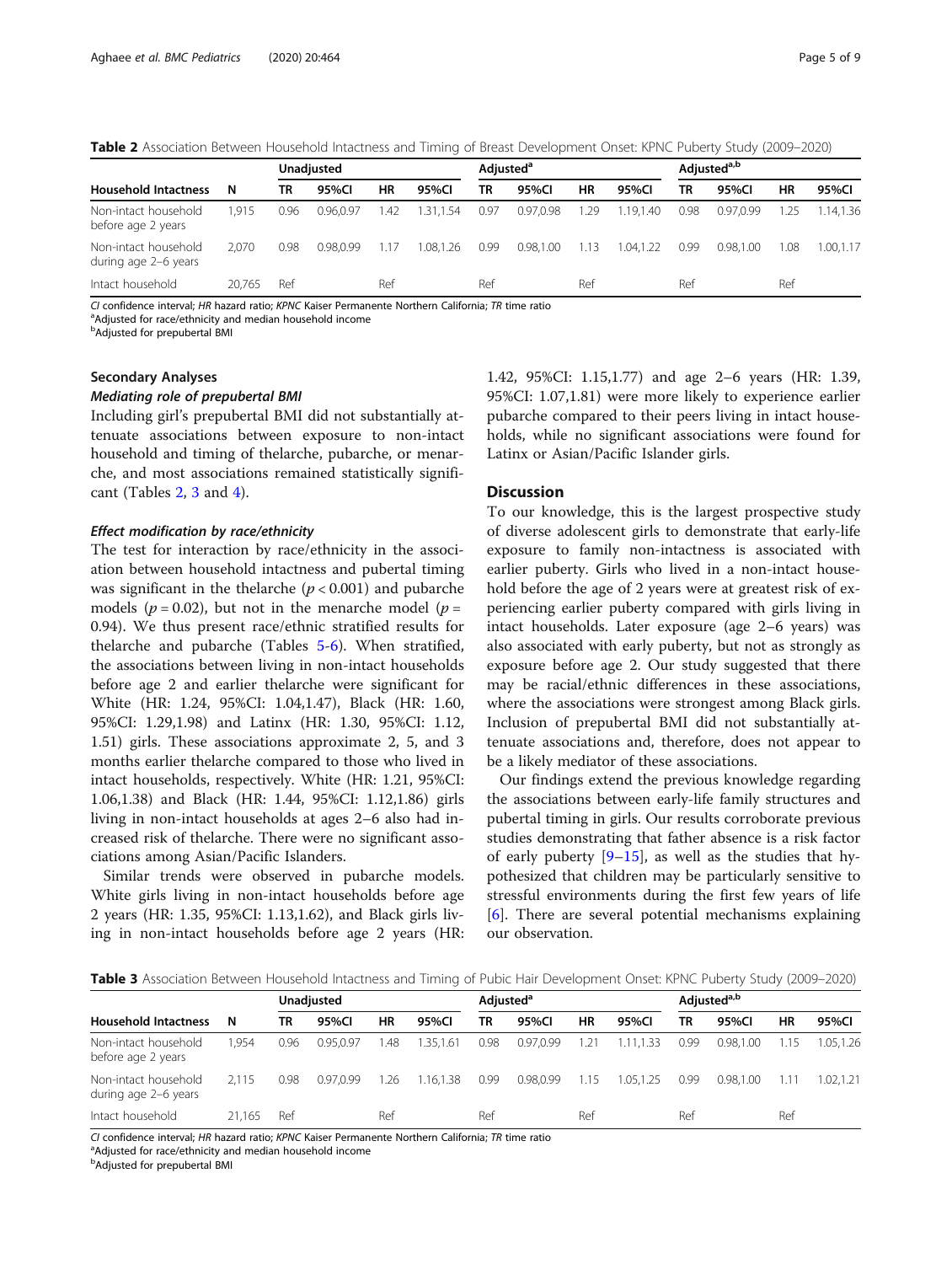|                                              |        | Unadjusted |           | Adjusted <sup>a</sup> |           | Adjusted <sup>a,b</sup> |            |
|----------------------------------------------|--------|------------|-----------|-----------------------|-----------|-------------------------|------------|
| <b>Household Intactness</b>                  | N      | <b>OR</b>  | 95%Cl     | ΟR                    | 95%Cl     | <b>OR</b>               | 95%CI      |
| Non-intact household<br>before age 2 years   | 850    | .64        | 1.40.1.91 | 1.38                  | 1.17.1.62 | .26                     | .06, 1.49  |
| Non-intact household<br>during age 2-6 years | 950    | .28        | 1.09,1.49 | 1.18                  | 1.00,1.39 | 1.10                    | 0.93, 1.30 |
| Intact household                             | 10.031 | Ref        |           | Ref                   |           | Ref                     |            |

<span id="page-5-0"></span>Table 4 Association Between Household Intactness and Menarche: KPNC Puberty Study (2009-2020)

CI confidence interval; OR odds ratio; KPNC Kaiser Permanente Northern California <sup>a</sup>

<sup>a</sup>Adiusted for race/ethnicity and median household income

**b**Adjusted for prepubertal BMI

First, infant attachment insecurity may be one mechanism through which girls living in non-intact households before age 2 years are experiencing earlier pubertal onset. Attachment security is the positive bond that develops between infant and caregiver that allows the infant to feel comfort while in the caregiver's company [\[8](#page-7-0)]. Research shows that infants living in singleparent households are more likely to display attachment insecurity compared with infants living in dual-parent (e.g., intact) households [[22\]](#page-7-0). Belsky and colleagues tested the hypothesis that girls with insecure attachment at 15 months would undergo earlier pubertal maturation in a cohort of 373 female infants who were followed over a period of 15 years  $[8]$  $[8]$ . The study found that girls with insecure infant attachment were more likely to experience earlier pubertal onset, earlier pubertal completion, and earlier menarche, compared with girls with secure infant attachment, lending evidence to the theory that family and rearing experiences are instrumental in determining pubertal and sexual developmental trajectories [[8\]](#page-7-0). Our findings corroborate these observations.

Second, animal studies suggest there may be underlying biological mechanisms explaining the observed associations. For instance, a 2008 study found that maternal pup licking and grooming in rats correlates with estrogen receptor bioactivity, affecting female offspring pubertal timing [\[8](#page-7-0), [23](#page-8-0)]. Female pups experiencing

greater maternal care were less likely to engage in sexual activities and less likely to achieve pregnancy [\[8](#page-7-0), [23\]](#page-8-0). It is possible that greater parental care in humans may also differentially affect the hypothalamic pituitary gonadal axis and other biological pathways involved in human sexual development. However, this theory is only plausible if the quality and amount of parental care varies substantially between single- and dual-parent households and is beyond the scope of the current study. In addition, there is a theory that pheromonal signaling may be one of the underlying mechanisms describing family intactness and pubertal timing. It has been postulated that proximity to the biological father may delay sexual development in girls as an evolutionary antiinbreeding tactic to optimize quality of offspring [\[24](#page-8-0)]. Future studies further examining these mechanisms will provide greater insight.

The presence of race/ethnic differences in the association between household intactness and timing of pubertal onset may provide some explanation for why minority girls are experiencing an even greater decline in age of pubertal onset compared to other race/ethnic girls. In our race/ethnicity-stratified models, we found that White, Black, and Latinx girls, but not Asian/Pacific Islander or Other ethnicity girls, were at substantially greater risk of experiencing earlier breast onset, with Black and Latinx girls having the strongest associations.

Table 5 Association Between Household Intactness and Onset of Breast Development, Stratified by Race/Ethnicity: Test for Interaction, p<0.001

| Race/Ethnicity <sup>a</sup> |        | Intact<br>household | Non-intact household<br>before age 2 years |           | Non-intact household<br>during age 2-6 years |            |  |
|-----------------------------|--------|---------------------|--------------------------------------------|-----------|----------------------------------------------|------------|--|
|                             | N      | <b>HR</b>           | <b>HR</b>                                  | 95%Cl     | HR                                           | 95%CI      |  |
| White                       | 9,084  | Ref                 | 1.24                                       | .04, 1.47 | 1.21                                         | 1.06,1.38  |  |
| Black                       | ,657   | Ref                 | 1.60                                       | .29,1.98  | l.44                                         | 1.12,1.86  |  |
| Hispanic & Latinx           | 6,411  | Ref                 | 1.30                                       | 1.12,1.51 | 1.00                                         | 0.85, 1.16 |  |
| Asian/Pacific Islander      | 5,542  | Ref                 | 1.05                                       | 0.81,1.37 | 0.85                                         | 0.68,1.07  |  |
| Other/Unknown               | 2.056  | Ref                 | 1.35                                       | 0.95,1.91 | .69                                          | 1.26,2.26  |  |
| Combined                    | 24.750 | Ref                 | 1.29                                       | 1.19,1.40 | l.13                                         | 1.04,1.22  |  |

CI confidence interval; HR hazard ratio

Adjusted for median household income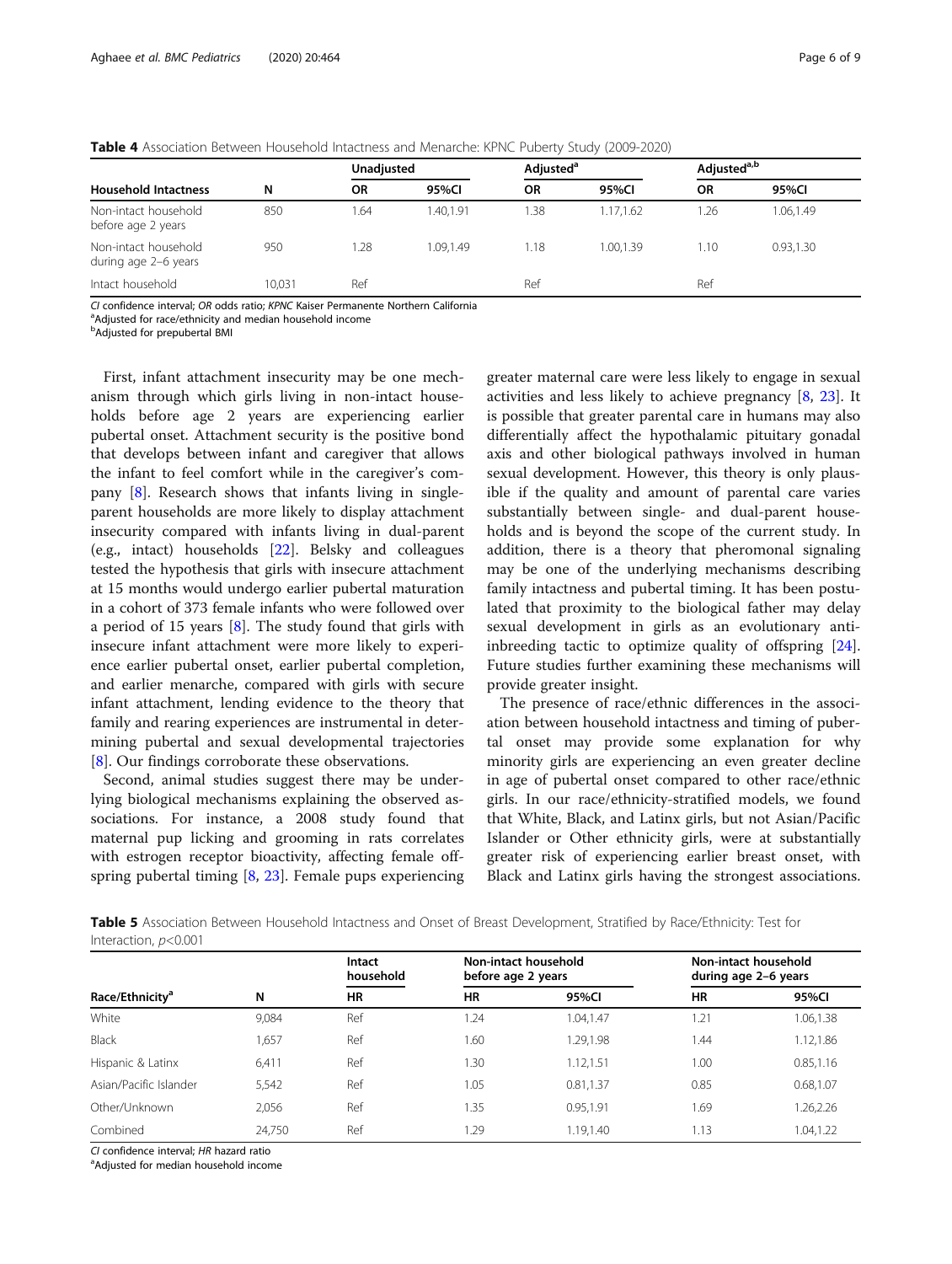| Interaction, $p=0.02$       |        |                     |                    |                      |                                              |            |  |  |  |  |
|-----------------------------|--------|---------------------|--------------------|----------------------|----------------------------------------------|------------|--|--|--|--|
|                             |        | Intact<br>household | before age 2 years | Non-intact household | Non-intact household<br>during age 2-6 years |            |  |  |  |  |
| Race/Ethnicity <sup>a</sup> | N      | <b>HR</b>           | ΗR                 | 95%Cl                | HR                                           | 95%CI      |  |  |  |  |
| White                       | 9,170  | Ref                 | .35                | 1.13,1.62            | i.15                                         | 0.99,1.32  |  |  |  |  |
| Black                       | 1,678  | Ref                 | 1.42               | 1.15,1.77            | .39                                          | 1.07,1.81  |  |  |  |  |
| Hispanic & Latinx           | 6,572  | Ref                 | 1.05               | 0.90, 1.23           | 0.08                                         | 0.93,1.27  |  |  |  |  |
| Asian/Pacific Islander      | 5,714  | Ref                 | 0.94               | 0.68,1.31            | 0.96                                         | 0.74, 1.24 |  |  |  |  |
| Other/Unknown               | 2.100  | Ref                 | 1.45               | 1.00,2.09            | .44                                          | 1.06,1.96  |  |  |  |  |
| Combined                    | 25.234 | Ref                 | 1.21               | 1.11,1.33            | 1.15                                         | 1.05,1.25  |  |  |  |  |

<span id="page-6-0"></span>Table 6 Association Between Household Intactness and Onset of Pubic Hair Development, Stratified by Race/Ethnicity: Test for Interaction, p=0.02

CI confidence interval: HR hazard ratio <sup>a</sup>Adjusted for median household income

Although Black and Latinx have reportedly higher rates of childhood obesity and obesity-related conditions [\[25](#page-8-0)], our data did not demonstrate that the observed associations between family intactness and pubertal onset were explained by prepubertal BMI. Rate of single motherhood is disproportionately high in Black communities [[16\]](#page-7-0), which our data also demonstrated (i.e., nearly half of the girls living in a non-intact household by age 6). This, compounded by exposures to other stressors these communities often face (e.g., systemic racism), may partially explain the racial/ethnic differences in timing of puberty. Further, a previous study reported that socioeconomic status indicators such as mother's marital status and lower family income accounted for up to 50% of the increased risk of earlier menarche found in Black and Latinx girls [[26](#page-8-0)]. Other individual-level factors such as socioeconomic status, perceived stress, or adverse childhood events may further explain the differences [[27\]](#page-8-0).

Lastly, emerging research demonstrates that social and built environments are strong predictors of health outcomes independent of individual-level factors [[27](#page-8-0)–[32](#page-8-0)]. Living on a single income in the San Francisco Bay Area, a region with notoriously high cost of living, may pressure single parents to live in less optimal neighborhoods than intact families that are likely to have higher household incomes. Further, neighborhood characteristics may partially explain race/ethnic differences in pubertal timing [\[33](#page-8-0)]. We controlled for neighborhood-level household income at birth but did not consider changes in address, and therefore changes in neighborhood quality that could have occurred during the girl's childhood, especially following family dissolution. Additionally, our measure of neighborhood-level household income was based on 2010 Census data and thus represents a single point in time. It may not accurately reflect changes in neighborhoods resulting from housing development, gentrification, and other factors that may be independent sources of stress. Future studies that include these multi-level factors and their changes over time will shed light on the contexts in which household intactness is associated with pubertal timing, and how these factors may influence associations by race/ethnicity. Such knowledge will help elucidate the complex interplay of race/ ethnicity, socioeconomic status, neighborhood, stress and child development. This will in turn help the design of upstream interventions to slow the hastening of onset of pubertal development and race/ethnic health disparities due to earlier pubertal timing in minority populations.

This study has several limitations. Lack of detailed information on family structure prevented us from distinguishing single mother vs. single father households, presence of same-sex parenting, presence of other adult caregivers in the home, number and ages of siblings or other household members, and other circumstances pertaining to child guardianship including foster care status. Having a more robust understanding of a child's living arrangements would permit us to explore in more detail the nuances of family structure and parent involvement on pubertal maturation. Second, because this study was based on EHR data, we did not have information on other potential confounders such as mother's age at menarche, individual-level household income, perceived stress, food and nutrition intake, and physical activity. Last, we used EHR-based Tanner Stages assessed primarily by pediatricians. Although these data are far better than parent- or child-reported Tanner Stages, they may not be as precise as assessments by trained endocrinologists. However, these limitations of the study are outweighed by numerous strengths. Because of the availability of the EHR data, we were able to conduct one of the largest prospective cohort studies with availability of objective measures of clinical outcomes (e.g., Tanner Stages, BMI), and other relevant confounder variables, providing an unparalleled opportunity to rigorously and efficiently examine the association of intact household status on onset of puberty. Other notable strengths of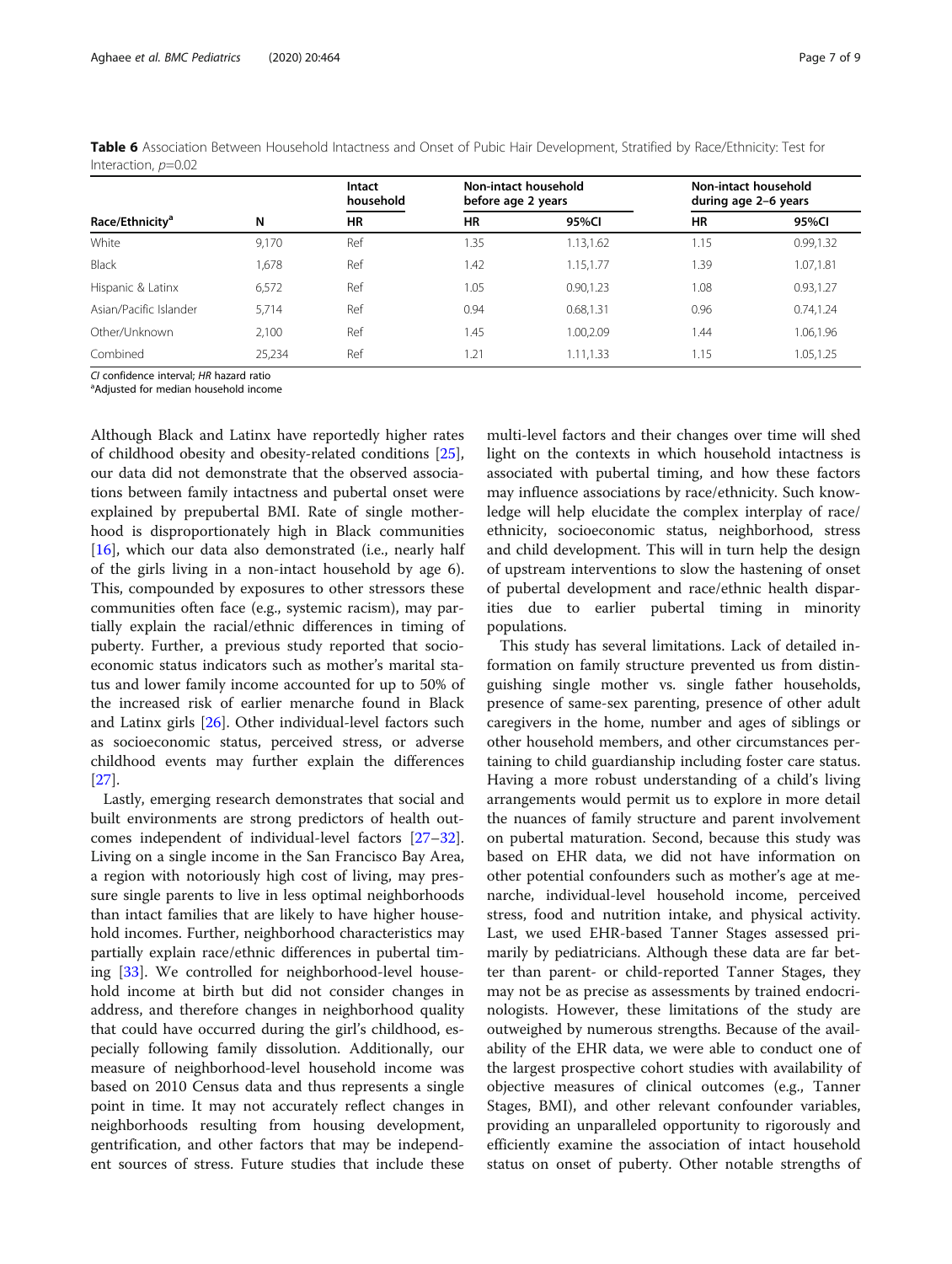<span id="page-7-0"></span>the study include a diverse cohort with substantial representation of race/ethnic groups, lack of which has been a major limitation in previous studies.

## Conclusions

Early life exposure to household non-intactness is associated with early pubertal timing in girls, and this association may vary by race/ethnicity. Although conditions of home and family life cannot be modified in a clinical setting, it is important for pediatric specialists to understand the potential adverse associations between earlylife family-related factors and a girl's pubertal trajectory and to identify girls who may be at increased risk for early puberty. This knowledge can facilitate conversations with the caregivers of young girls, who can work with providers to pinpoint areas of home life that can be improved through social and family services.

#### Abbreviations

BMI: Body Mass Index; CDC: Centers for Disease Control and Prevention; CI: Confidence Interval; CYGNET: Cohort Study of Young Girls' Nutrition, Environment, and Transitions; EHR: Electronic Health Record; HR: Hazard Ratio; KPNC: Kaiser Permanente Northern California; OR: Odds Ratio; SAS: Statistical Analysis System; TR: Time Ratio

#### Acknowledgements

We also thank Amy J. Markowitz, JD, University of California, San Francisco Clinical and Translational Research Career Development Program, and Elaine Kurtovich, MPH, Kaiser Permanente Division of Research, for editorial assistance in preparation of this manuscript.

#### Authors' contributions

AK conceptualized and designed the study, obtained funding, helped draft the initial manuscript, and reviewed and revised the manuscript. SA extracted data, created the database for analysis, analyzed the data, drafted the initial manuscript, and reviewed and revised the manuscript. CPQ advised on statistical analyses and interpretation of the results and reviewed and revised the manuscript. LHK, JD, and LCG mentored AK and provided scientific and clinical advice on the study design, interpretation of the data, and reviewed and revised the manuscript. All authors read and approved the final manuscript.

#### Funding

This study was supported by the National Institutes of Health (NIH) grants K07CA166143 and R01HD098220.

#### Availability of data and materials

The datasets generated and/or analyzed during the current study are not publicly available due to our institutional policy. Individuals who are interested in accessing the data may contact the corresponding author regarding [or to discuss or set up] a data use agreement.

#### Ethics approval and consent to participate

Waiver of consent was obtained from the KPNC Institutional Review Board. This study was approved by the KPNC Institutional Review Board.

#### Consent for publication

Not applicable.

#### Competing interests

The authors declare that they have no competing interests.

#### Author details

<sup>1</sup> Kaiser Permanente Division of Research, 2000 Broadway, CA 94612 Oakland, USA. <sup>2</sup> Division of Maternal and Child Health, School of Public Health, University of California, 2121 Berkeley Way #5302, CA 94720 Berkeley, USA.

<sup>3</sup>Kaiser Permanente San Francisco Medical Center, 2425 Geary Boulevard, CA 94115 San Francisco, USA.

## Received: 16 April 2020 Accepted: 14 September 2020 Published online: 27 October 2020

#### References

- 1. Biro FM, Greenspan LC, Galvez MP, Pinney SM, Teitelbaum S, Windham GC, Deardorff J, Herrick RL, Succop PA, Hiatt RA, et al. Onset of breast development in a longitudinal cohort. Pediatrics. 2013;132(6):1019–27.
- 2. Golub MS, Collman GW, Foster PM, Kimmel CA, Rajpert-De Meyts E, Reiter EO, Sharpe RM, Skakkebaek NE, Toppari J. Public health implications of altered puberty timing. Pediatrics. 2008;121(Suppl 3):218–30.
- Downing J, Bellis MA. Early pubertal onset and its relationship with sexual risk taking, substance use and anti-social behaviour: a preliminary crosssectional study. BMC Public Health. 2009;9:446.
- 4. Udry JR. Age at menarche, at first intercourse, and at first pregnancy. J Biosoc Sci. 1979;11(4):433–41.
- 5. Dossus L, Allen N, Kaaks R, Bakken K, Lund E, Tjonneland A, Olsen A, Overvad K, Clavel-Chapelon F, Fournier A, et al. Reproductive risk factors and endometrial cancer: the European Prospective Investigation into Cancer and Nutrition. Int J Cancer. 2010;127(2):442–51.
- 6. Ellis BJ. Timing of pubertal maturation in girls: an integrated life history approach. Psychological bulletin. 2004;130(6):920.
- 7. Schaffer HR, Emerson PE. The development of social attachments in infancy. Monographs of the society for research in child development 1964:1–77.
- 8. Belsky J, Houts RM, Pasco Fearon R. Infant attachment security and the timing of puberty: Testing an evolutionary hypothesis. Psychol Sci. 2010; 21(9):1195–201.
- 9. Deardorff J, Ekwaru JP, Kushi LH, Ellis BJ, Greenspan LC, Mirabedi A, Landaverde EG, Hiatt RA. Father absence, body mass index, and pubertal timing in girls: differential effects by family income and ethnicity. J Adolesc Health. 2011;48(5):441–7.
- 10. Webster GD, Graber JA, Gesselman AN, Crosier BS, Schember TO. A life history theory of father absence and menarche: a meta-analysis. Evolutionary Psychology. 2014;12(2):147470491401200202.
- 11. Maestripieri D, Roney JR, DeBias N, Durante KM, Spaepen GM. Father absence, menarche and interest in infants among adolescent girls. Dev Sci. 2004;7(5):560–6.
- 12. Bogaert AF. Age at puberty and father absence in a national probability sample. Journal of adolescence. 2005;28(4):541-6.
- 13. Jean RT, Wilkinson AV, Spitz MR, Prokhorov A, Bondy M, Forman MR. Psychosocial risk and correlates of early menarche in Mexican-American girls. Am J Epidemiol. 2011;173(10):1203–10.
- 14. Guardia ACL, Nelson JA, Lertora IM. The impact of father absence on daughter sexual development and behaviors: Implications for professional counselors. The Family Journal. 2014;22(3):339–46.
- 15. Ellis BJ, McFadyen-Ketchum S, Dodge KA, Pettit GS, Bates JE. Quality of early family relationships and individual differences in the timing of pubertal maturation in girls: a longitudinal test of an evolutionary model. J Personal Soc Psychol. 1999;77(2):387.
- 16. Ruggles S. The origins of African-American family structure. American Sociological Review 1994:136–151.
- 17. Marshall WA, Tanner JM. Variations in Pattern of Pubertal Changes in Girls. Arch Dis Childh. 1969;44(235):291–303.
- 18. Shen Y, Varma DS, Zheng Y, Boc J, Hu H. Age at menarche and depression: results from the NHANES 2005–2016. PeerJ. 2019;7:e7150.
- 19. Hiatt RA, Haslam SZ, Osuch J. The breast cancer and the environment research centers: transdisciplinary research on the role of the environment in breast cancer etiology. Environmental health perspectives. 2009;117(12): 1814.
- 20. Kuczmarski RJ, Ogden CL, Guo SS, Grummer-Strawn LM, Flegal KM, Mei Z, Wei R, Curtin LR, Roche AF, Johnson CL. 2000 CDC Growth Charts for the United States: methods and development. Vital and health statistics Series 11, Data from the national health survey 2002(246):1-190.
- 21. Hosmer DW Jr, Lemeshow S. S M: Applied Survival Analysis: Regression Modeling of Time-to-Event Data. 2nd ed. New York: John Wiley & Sons, Inc; 2008.
- 22. Solomon J, George C. The development of attachment in separated and divorced families: Effects of overnight visitation, parent and couple variables. Attachment Human Development. 1999;1(1):2–33.